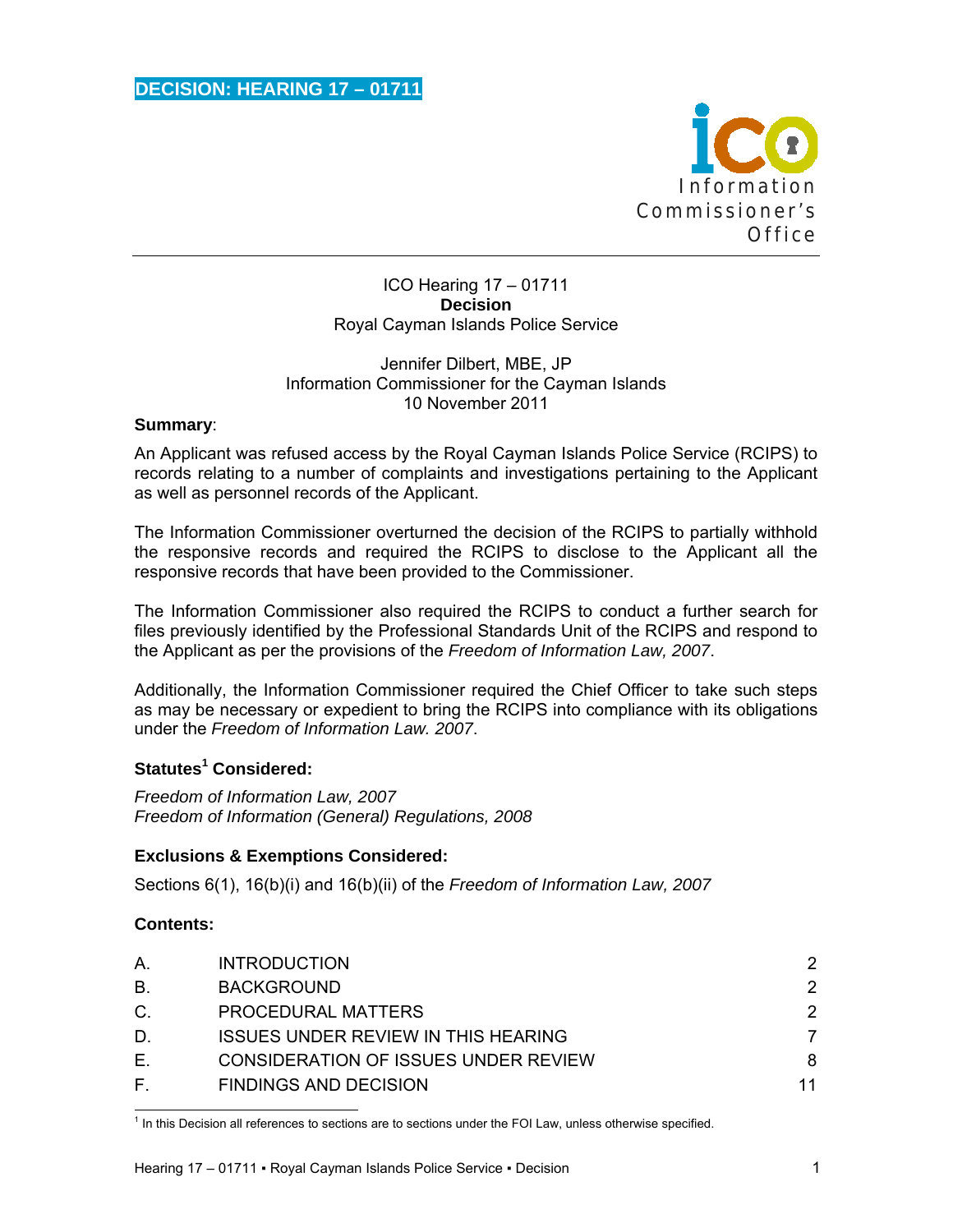# **A. INTRODUCTION**

- [1] The Applicant made a request to the RCIPS on 13 January 2011 for the following records:
	- *1. Comp.[named individual "A"] (2004)*
	- *2. Comp.[named individual "B"]*
	- *3. Other files investigated and completed by the department up to March 2010*
	- *4. Performance assessment for the years 2005 thru to 2008*
	- *5. Copy of the application made to appear before the Sergeants promotion board (2009)*
	- *6. Copy of my contract in its entirety*
- [2] On 4 February 2011, the RCIPS provided the Applicant with a number of responsive records but failed to provide a reason for not disclosing the withheld records. On 7 February 2011, the Applicant confirmed his desire to gain access to all the requested records, and submitted a request for an Internal Review to the Chief Officer.
- [3] The Applicant asked the RCIPS for an update on 22 February 2011 and was told by the Chief Officer that the Internal Review had not yet started, and that a response would be provided as soon as possible. On 20 April 2011, the Applicant informed the Information Commissioner's Office (ICO) that no response to the request for Internal Review had been provided. On the same day the ICO contacted the Chief Officer, the Deputy Chief Officer and the RCIPS' Information Manager (IM) to inquire about the status of the Internal Review.
- [4] On 15 June 2011, the then Acting Chief Officer released a bundle of records to the Applicant which in fact consisted of less files than had already been released. The RCIPS withheld the remaining records but did not apply any sections of the *Freedom of Information Law, 2007* (FOI Law). Instead he quoted an email to the Applicant from the FOI Coordinator of the FOI Unit, dated 6 September 2010 (several months prior to the formal FOI request).
- [5] On 16 June 2011, the Applicant appealed the matter to the ICO. The matter could not be resolved through mediation, and a formal Hearing was commenced on 15 July 2011.

# **B. BACKGROUND**

- [6] The Professional Standards Unit (PSU) of the RCIPS is responsible conducting investigations into complaints against staff or complaints about the policy and procedure of the RCIPS. A majority of the responsive records in this Hearing relate to the former.
- [7] At the time this request was made the Applicant was no longer employed by the RCIPS.

# **C. PROCEDURAL MATTERS**

[8] The response of the RCIPS in this matter was characterized by numerous breaches of statutory procedures and requirements.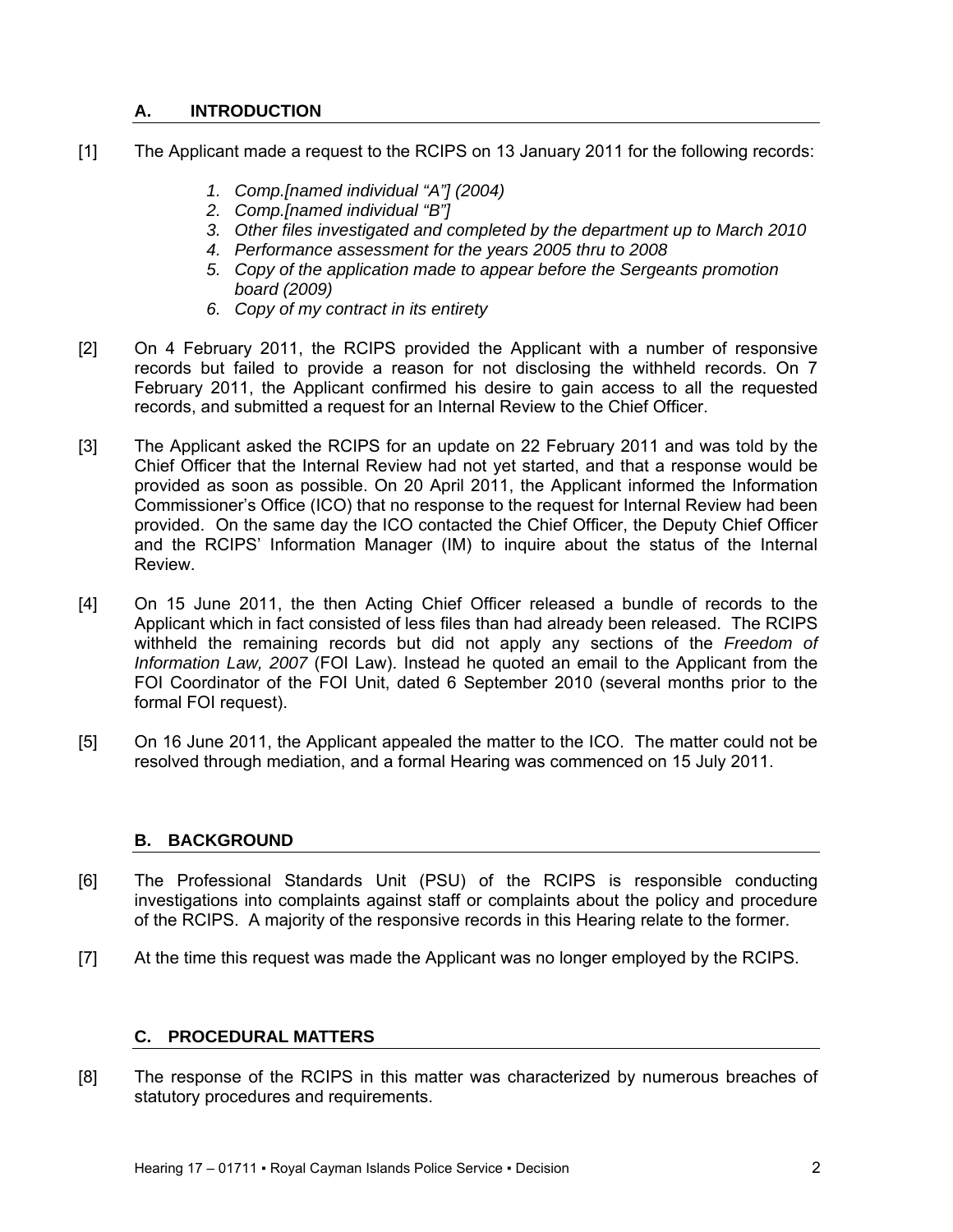### Applicant's right to make an application under the Law

- [9] Several months prior to the formal FOI request, the Applicant contacted the PSU requesting access to the responsive records. It appears that when the Applicant did not receive what they requested, they contacted the FOI Coordinator at the Freedom of Information Unit (FOI Unit) for help. The response from the FOI Unit is further discussed below.
- [10] It is unclear why the Information Manager (IM) was not informed of this request at this initial stage. All public servants, including RCIPS staff, should be able to recognize an FOI request, and be knowledgeable about referring an applicant or potential applicant to their respective IM.
- [11] On 13 January 2011, the Applicant made a formal request for access under the Law, using the standard FOI request form. However, the responses from the IM and the Chief Officer throughout this case remained seemingly oblivious to this fact. Even in their Hearing submission the IM referred to a previous, informal request for information which did not cover exactly the same 6 points outlined in the actual FOI request.
- [12] Public authorities and their staff should consider any request for information made by a member of the public as a potential FOI request. If full access to records is being granted in a timely manner (i.e. within 10 calendar days), a public authority may chose to respond to the request outside of the formal FOI process. However, even then an Applicant should be informed of their right to appeal to the Information Commissioner. Whenever access is denied or partially denied, the request must be considered under the provisions of the FOI Law. When an Applicant is not satisfied with the initial decision of the IM, any complaint or expression of dissatisfaction should clearly be regarded as a request for an internal review.
- [13] Not a single one of these legal requirements and best practice rules were followed in this case.

#### Inadequacy of the initial response

- [14] The RCIPS' initial response to the Applicant on 4 February 2011 resulted in partial disclosure of the responsive records. However, the RCIPS did not provide any justification under the FOI Law why some of the responsive records were being withheld, and did not inform the Applicant of their right to appeal.
- [15] This is a breach of section 7(5) which provides that:

*The response of the public authority shall state its decision on the application, and where the authority or body decides to refuse or defer access or to extend the period of thirty calendar days, it shall state the reasons therefor, and the options available to an applicant.* 

#### Tardiness and inadequacy of the Internal Review

[16] The request for Internal Review, which was filed on 7 February 2011, was not completed until 15 June 2011, more than three months after the legal deadline, and only after repeated reminders by the Applicant and intervention by the ICO.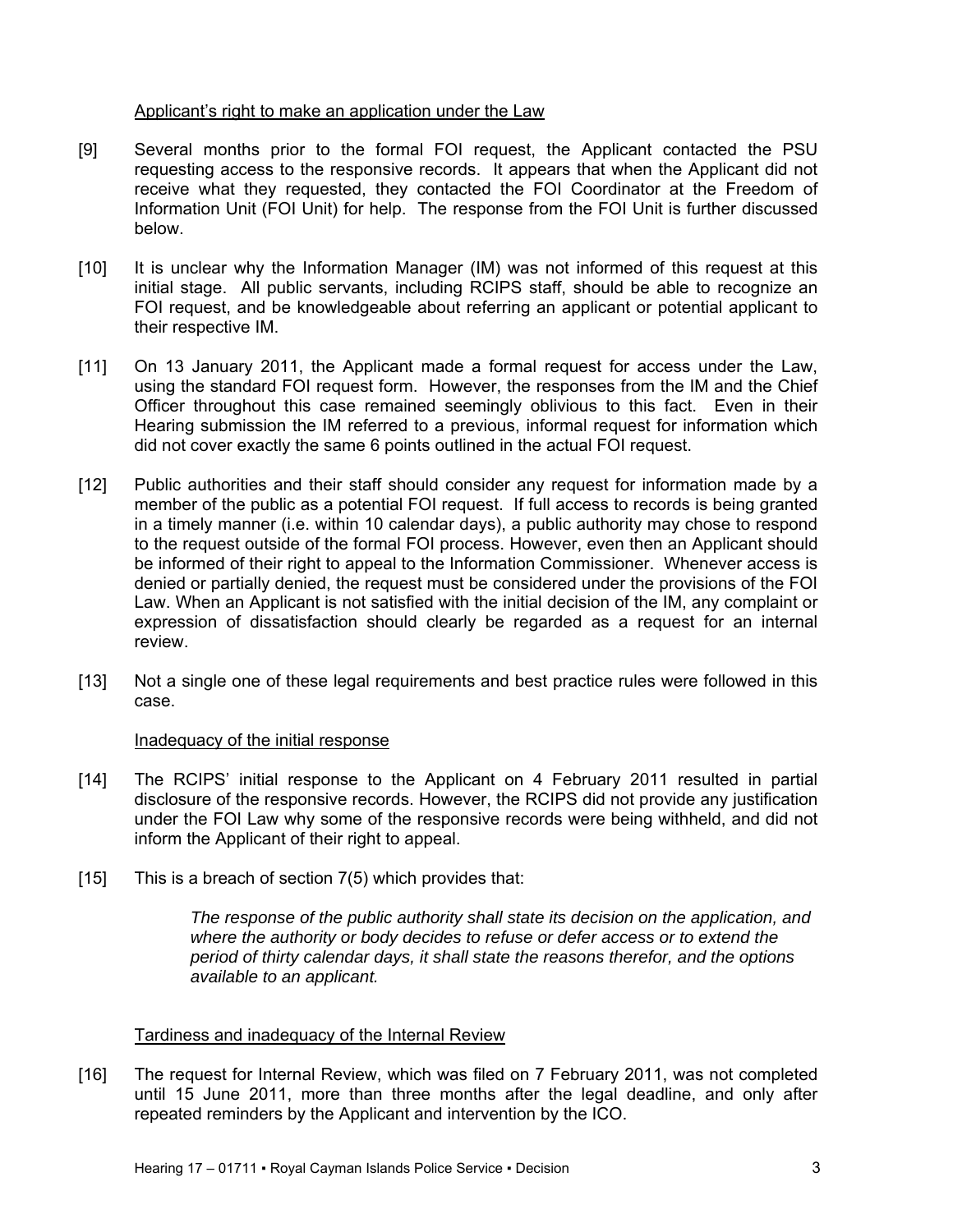- [17] On 9 May 2011, the Applicant agreed to an extended response time, but only under the understanding that a response would "shortly" be forthcoming, which turned out to be a false promise on the part of the RCIPS.
- [18] Finally, on 15 June 2011, the Applicant was given access to a number of records. However, these were all part of a larger group of records which had already been made available on 4 February 2011. Not all the records that were initially disclosed were again released upon Internal Review. The reason for this discrepancy remains unclear, but it appears to me that the then Acting Chief Officer did not adequately communicate with the IM during their review. Indeed, given that a complete search appears not to have been done at this stage, it is not clear whether the then Acting Chief Officer himself was aware which records were, in fact, being withheld.
- [19] This course of action breached a number of legal provisions.
- [20] The tardiness of the Internal Review breached section 34(3)(b), which provides that:

*A person who conducts an internal review-* 

- *(b) shall take that decision within a period of thirty calendar days after the date of receipt of the application.*
- [21] When the Applicant was finally informed of the decision of the Internal Review, the then Acting Chief Officer quoted directly from the FOI Coordinator's email to the Applicant of 6 September 2010 (before the formal FOI request was made). In this email, the Coordinator had advised the Applicant that, while under the FOI Law a request may be made for any government records including the listed records, at least some of the listed records would "probably not be released".
- [22] The FOI Unit was initially responsible for overseeing the implementation of the FOI Law, and currently provides training and advice to public authorities. However, the Law does not assign any duties to the FOI Unit to respond to an Applicant on behalf of a public authority, but assigns this role to the IM. While in this situation, the Applicant chose to contact the FOI Unit, the complaint should have been immediately redirected to my Office.
- [23] I consider it inappropriate for the then Acting Chief Officer to have relied on a communication from the FOI Coordinator as the sole justification for withholding some of the responsive records. Instead, the then Acting Chief Officer was under a legal obligation to reach his own conclusions and communicate to the Applicant, in a clear and timely manner the specific reasons under the Law for withholding records. If no such reasons existed, to disclose should have been disclosed in full.

#### Delays during the Hearing

*…* 

- [24] The Notice of Hearing, which is the notification to both parties that a formal Hearing is being undertaken by the Commissioner, was initially issued on 15 July 2011, but had to be amended because the RCIPS was unable to complete its submission by the initial deadline, despite this deadline previously having been agreed upon by both parties.
- [25] The RCIPS was again unable to meet the new deadline of 17 August 2011. After several reminders by the Registrar of Hearings a submission was received on 1 September 2011.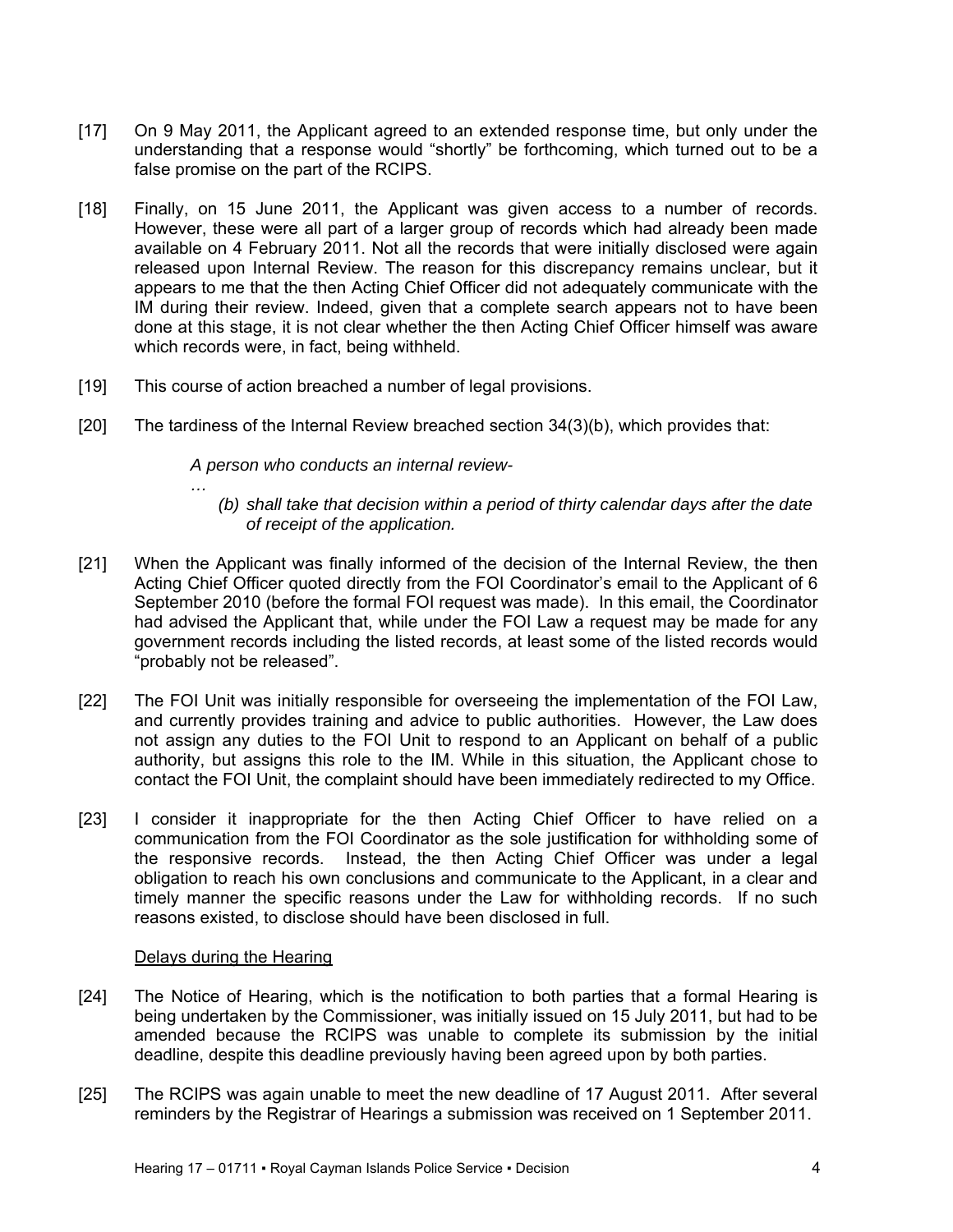[26] Even after all this extra time, the RCIPS submission is very disjointed and counterproductive, and seems to question not only the basic facts of this case as laid out in the Notice of Hearing, but even to some extent the conclusions of the then Acting Chief Officer in the Internal Review, and the ICO's investigation of the matter. It is important to note that if the RCIPS disagreed with any of the material facts set out in the Hearing documents, they had an opportunity to file their objections. No such objections were received.

#### Identification and examination of the responsive records

- a. The legal provisions:
- [27] The FOI Law and Regulations contain specific requirements relating to the identification of the responsive records.
- [28] Regulation 6 states that:
	- *(1) An information manager shall make reasonable efforts to locate a record that is the subject of an application for access.*
	- *(2) Where an information manager has been unable to locate the record referred to in paragraph (1), he shall make a record of the efforts he made.*
- [29] Regulation 21(k) provides that an IM is obliged to:

*examine records to which access has been applied for to determine whether-* 

- *(i) the record is exempt in its entirety;*
- *(ii) the record contains exempt matter;*
- *(iii) access should be granted; or*
- *(iv) the grant of access should be deferred under section 11 of the Law;*
- [30] The FOI Law itself does not specify in detail what steps a Chief Officer must take while conducting an internal review, but section 34(3)(a) provides that:

*A person who conducts an internal review-* 

- *(a) may take any decision in relation to the application which could have been taken on an original application;*
- [31] I consider that, in order to conduct an internal review, a Chief Officer must examine the responsive records closely, as specified for the IM in regulation 21(k).
- [32] A close and meaningful analysis of the responsive records is essential in determining whether access is to be granted or not, firstly by the IM of a public authority, secondly by the Chief Officer in the internal review process, and thirdly by the Information Commissioner upon appeal. These officers would be remiss in their duties under the Law if they did not conduct a close analysis of the responsive records.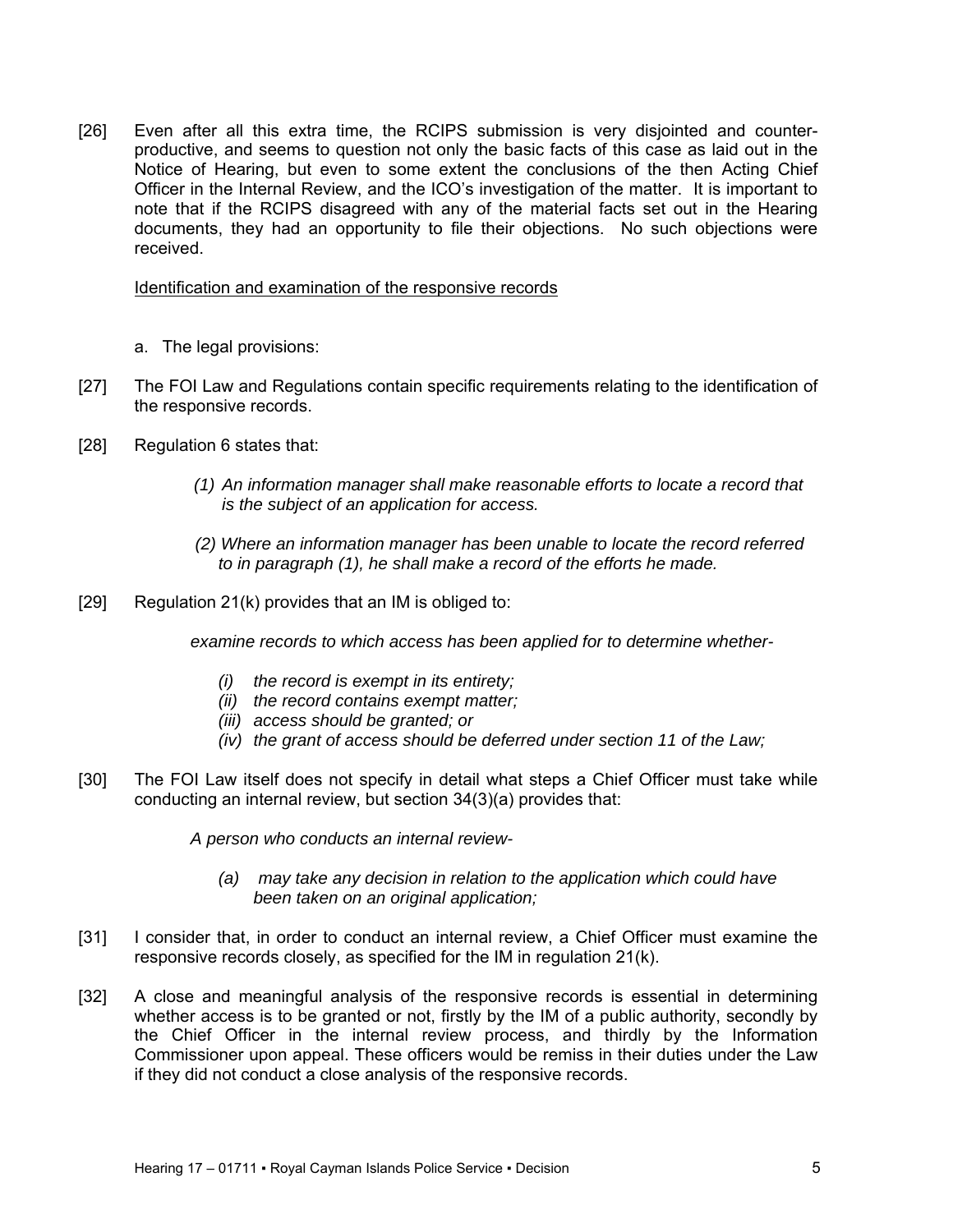- b. The manner in which access was provided to the responsive records
- [33] As already indicated above, at the time of the initial decision the RCIPS released 12 complaint files to the Applicant, while withholding other, unspecified records. At the time of the Internal Review decision only 8 of these 12 files were again released. There is no satisfactory explanation for this illogical and inconsistent course of action.
- [34] The Notice of Hearing clearly states that a copy of the records in dispute must be provided to the Commissioner by no later than the deadline set for initial submissions. The RCIPS failed to meet this deadline, and the records were not properly submitted to my Office. Following several reminders from the Registrar of Hearings, an incomplete set of responsive records was eventually received.
- [35] Without a complete set of records to review, I was forced to issue a formal Order under section 45 of the FOI Law to compel the production of the responsive records to my Office. This Order was issued to the Chief Officer on 23 September 2011, with a deadline of 7 October 2011. This deadline was not met, and the RCIPS did not provide my Office with the records (that could be found) until 11 October 2011. This was not, in fact, a full set of responsive records, as is further explained below.
	- c. The identification of the responsive records
- [36] Having finally received a bundle of responsive records from the RCIPS, I continue to have concerns relating to their completeness. As brought to my attention by the Registrar of Hearings, during the investigation of this appeal a Memorandum from PSU dated 20 September 2010 was produced. The Memo contains a list and brief description of 13 relevant complaint files relating to the Applicant. After spending a considerable amount of time sorting through the various haphazard submissions of the RCIPS, it appears that 9 of these 13 files were not included in the bundle of responsive records provided to me.
	- d. Record keeping issues
- [37] During the course of this Hearing, it has become obvious that there are some very serious record-keeping issues within the RCIPS. There seems to be total confusion as to what files exist, do not exist, cannot be found, or have not yet been found. A proper paper trail of investigations is obviously not being maintained in all cases.
- [38] It appears that over the last few years some improvements have been made in the way complaint files are logged, in part through computerization of the process. However, given the manner in which this request and appeal were handled by the RCIPS, I can only conclude that the vital importance of record keeping is insufficiently understood and acted upon within the Service. It appears that not all RCIPS officers, particularly in PSU, are cognizant of the requirements of the FOI Law in order to deal with requests for information. Proper records management is essential to the operational functions and success of the RCIPS in dealing with its crime-fighting responsibilities.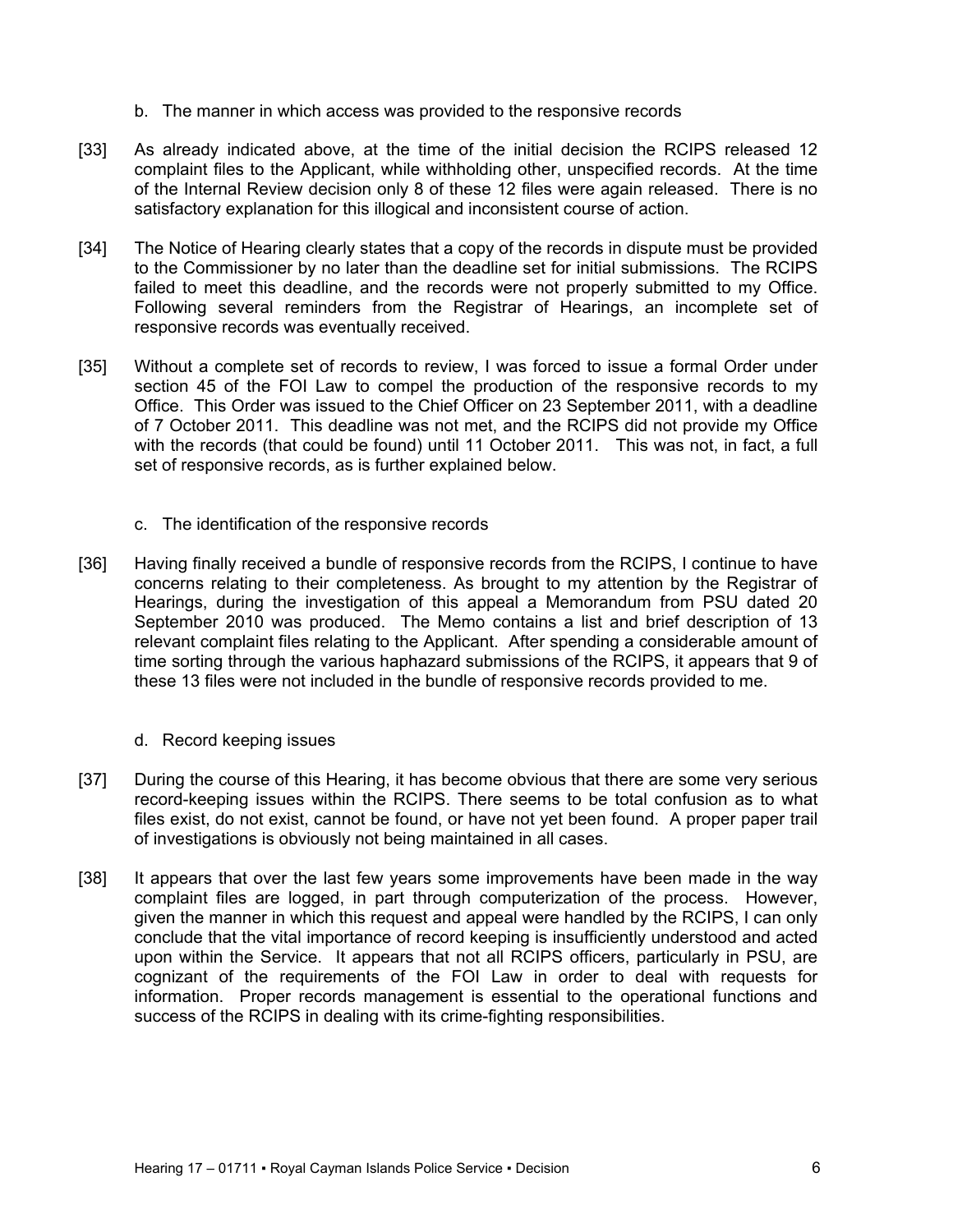# **D. ISSUES UNDER REVIEW IN THIS HEARING**

- [39] As explained above, neither the IM's initial decision, nor the Internal Review decision, provided legal reasons for denying access to the Applicant, which in both cases constitutes a breach of the Law. As a consequence, the Fact Report attached to the Notice of Hearing unprecedentedly did not list any specific issues under review, but instead stated that the Commissioner will consider and decide whether the RCIPS has contravened section 6(1), which grants a general "right to obtain access to a record other than an exempt record."
- [40] It was not until the Hearing had started did the RCIPS for the first time raise the application of the exemptions in section 16(b)(i) and 16(b)(ii). The RCIPS has not put forward any reasons why these exemptions were not raised in the initial decision, or in the Internal Review. Nor have they raised any arguments to indicate why the late exemptions should apply, nor clarified any circumstances that would reasonably justify why the two late exemptions should be considered.
- [41] Nonetheless, with some reluctance, I feel compelled to consider the exemptions in section  $16(b)(i)$  and  $16(b)(ii)^2$ , since these constitute the only legal arguments the RCIPS has managed to raise in this case.
- [42] With respect to the bundle of files before me, records from the Applicant's personnel file that respond to this FOI request are not protected from disclosure by any of the exemptions raised.
- [43] Therefore, the issues to be decided in this Hearing are:
	- 1. **Section 16(b)(i) –** Are the responsive records exempt from disclosure since their disclosure would, or could reasonably be expected to affect the conduct of an investigation or prosecution of a breach or possible breach of the law?
	- 2. **Section 16(b)(ii) –** Are the responsive records exempt from disclosure since their disclosure would, or could reasonably be expected to affect the trial of any person or the adjudication of a particular case?
	- 3. **Section 6(1) –** Subject to the provisions of the FOI Law, did the RCIPS deny the Applicant's right to obtain access to a record other than an exempt record?

l

<sup>&</sup>lt;sup>2</sup> It their submission, the RCIPS refers to the exemption in "section 16(b)(i)(ii)". This is an obvious error since there is no such subsection, and either subsection 16 (b)(i) and/or 16(b)(ii) may apply. I have taken this to mean that the RCIPS claims that both the exemptions apply.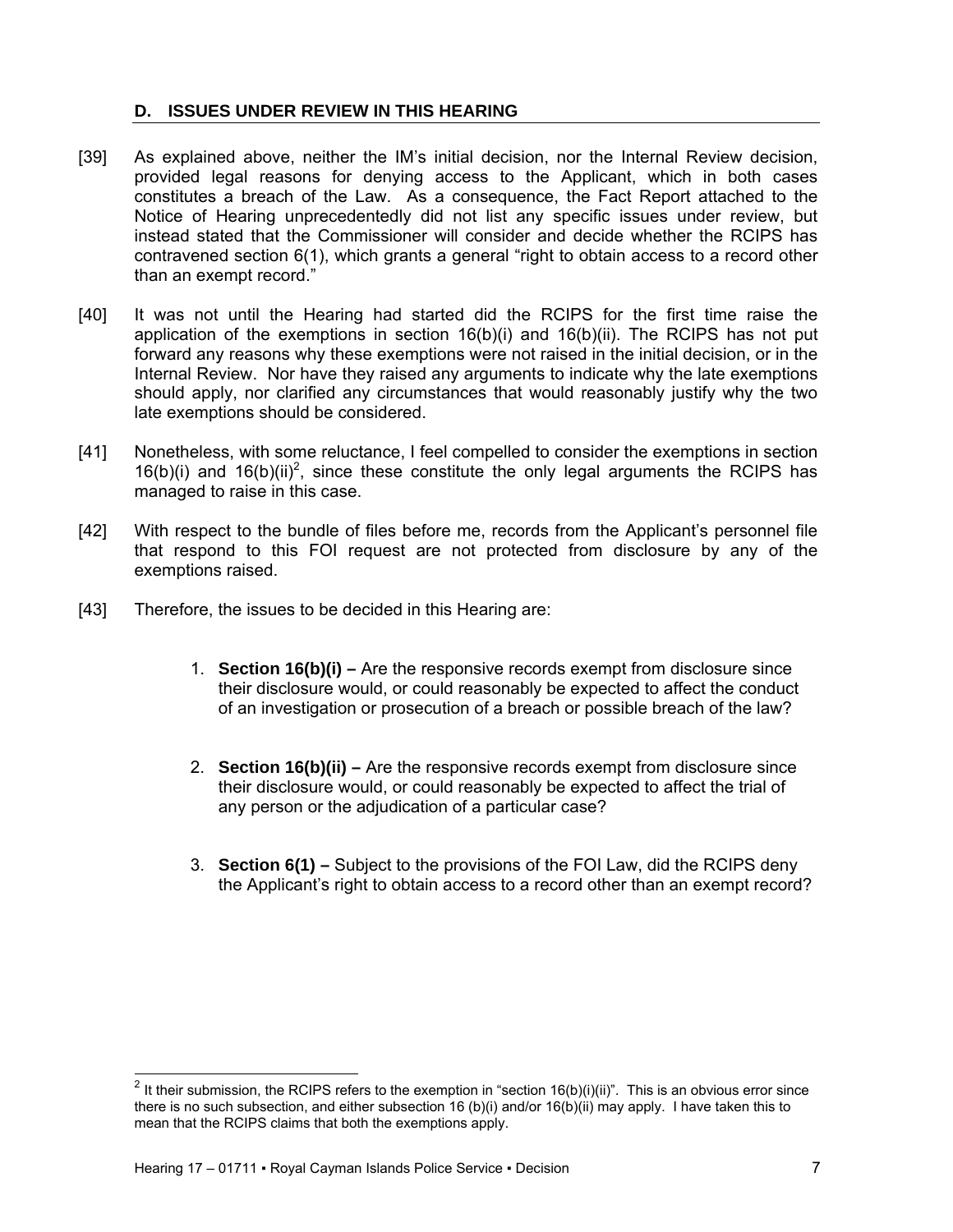# **E. CONSIDERATION OF ISSUES UNDER REVIEW**

# **1. Section 16(b)(i)**

[44] This section provides that:

*16. Records relating to law enforcement are exempt from disclosure if their disclosure would, or could reasonably be expected to-* 

*… (b) affect-* 

> *(i) the conduct of an investigation or prosecution of a breach or possible breach of the law*

### **The position of the Royal Cayman Islands Police Service:**

- [45] The RCIPS believes two investigations of complaints against the Applicant, while currently inactive, should remain suspended *sine die* until such time as the Applicant rejoins the RCIPS. The RCIPS invokes the exemption in section 16(b)(i) in the belief that the disclosure of these two files would, or could reasonably be expected to affect the conduct of an investigation or a prosecution.
- [46] The submission of the RCIPS states that "the investigation in relation to the matter... has been suspended, and will resume should the Applicant rejoin the Service." They go on to state that the Applicant "resigned from the RCIPS... and it is possible that [the Applicant] could rejoin the RCIPS. Hence the investigation in relation to the matter mentioned... has been suspended." By way of context, the submission adds that "several officers have left and rejoined the Service... the exact number... is not available at this time. However, I know of seven."

#### **The position of the Applicant**:

- [47] While it is helpful for any applicant to put forward arguments to support their position, it is important to note that, as per section 43(2) of the FOI Law, in any appeal under section 42, the burden of proof shall be on the public authority to show that it acted in accordance with its obligations under this Law.
- [48] The Applicant's submission addresses some of the issues raised by the RCIPS in respect of the investigation files (numbers 1-3 of the request), as follows:

These files cannot be deemed exempt because these files are reports that were made against me of which I had prior knowledge of. The fact that the RCIPS is holding onto the files and hoping that I should return to the service will show a miscarriage of justice and an abuse of process. Simply put in layman's term "I dare you to return to the service". Under the Penal Code, a case file is deemed to have expired after six months, but after six years, I'm being told that the file is open and being investigated. In one conversation I had with a member of the Financial Crimes Unit, I was told that the file in question has been closed and placed in the archives.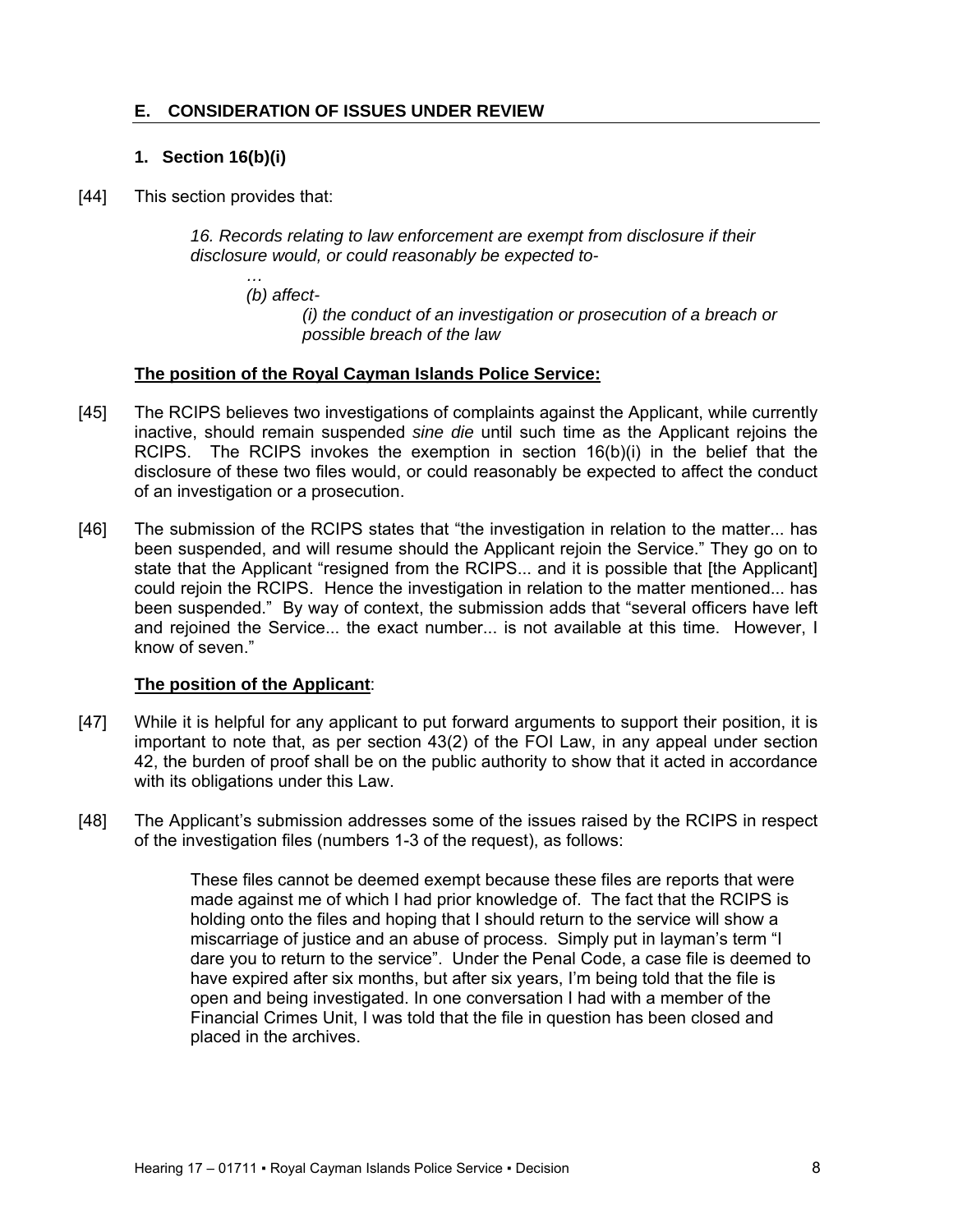### [49] Furthermore,

In May of 2010 I made a request to the Professional Standards Unit and was told… that a disclosure could not be made since I was a serving member of the RCIPS, but on the other hand in August of the said year, was told by the same person that I could not get the disclosure since I was no longer a member of the service.

### **Discussion**

- [50] The RCIPS' submission provides very little reasoning in support of the application of the exemption in 16(b)(i).
- [51] The RCIPS has not demonstrated how the investigation or prosecution of these complaints would or could reasonably be affected by the disclosure of the files. No evidence has been submitted to support the claim that future prosecution of these matters could occur. In fact, it is incomprehensible to me why the RCIPS would wish to keep files – some of which are already over 5 years old - open, or pending, in the seemingly unlikely event that the Applicant might rejoin the Service at some unspecified time in the future. In my view this is not a reasonable assumption, and the exemption in the FOI Law cannot be applied to these records.
- [52] The notion that the progression of a potential criminal matter would have to wait until that Officer rejoins the RCIPS is absurd, as this would mean that a police officer who commits an offence would have to do no more than resign from the RCIPS to gain immunity from prosecution. Either the RCIPS has a case against the Applicant, or it does not: if it does, then it should have been investigated and concluded; if it does not, the file should be closed.

 Even where no criminal case can be made, there might still be a disciplinary case to be answered. However, I question how in fact the RCIPS could take disciplinary action against an officer who has resigned from the Service? While the RCIPS should conceivably still investigate a complaint against a former officer in order to bring finality on the part of the complainant, it is plainly impossible to discipline a former employee.

[53] **I find that the exemption in section 16(b)(i) does not apply to the responsive records, and that the disclosure of the responsive records would not, or could not reasonably be expected to, affect the conduct of an investigation or prosecution of a breach or possible breach of the law.** 

# **2. Section 16(b)(ii)**

[54] This section provides that:

*16. Records relating to law enforcement are exempt from disclosure if their disclosure would, or could reasonably be expected to-* 

*(b) affect-* 

*…* 

*(i) the trial of any person or the adjudication of a particular case*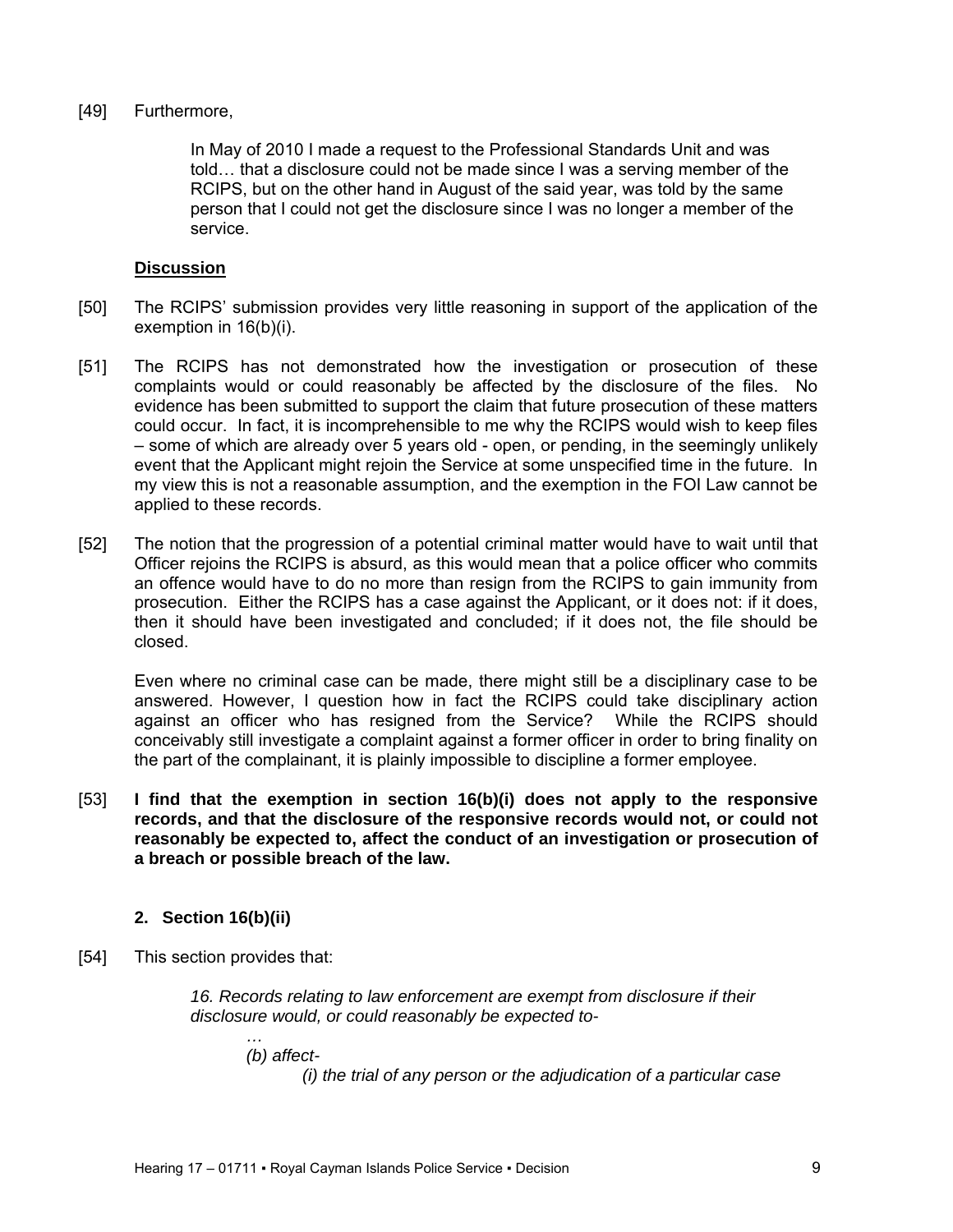# **The position of the Royal Cayman Islands Police Service:**

[55] As explained above, the RCIPS' submission does not distinguish between the exemption in section  $16(b)(i)$  and  $16(b)(ii)$ . The submission does not contain any arguments that are specific to section 16(b)(ii). As such, I refer to the details of the RCIPS position in relation to section 16(b)(i) above.

### **The position of the Applicant**:

[56] For the details of the Applicant's position, I refer to the section above, relating to the exemption in section 16(b)(i).

### **Discussion**

- [57] In the course of this Hearing, I have been advised that some files pertaining to this request cannot be found (i.e. where a file was signed over to another department and not returned to the PSU), or simply does not exist (i.e. for years when performance assessments were not conducted). Other files have been "closed", are listed as "subjudice", are "pending ruling", have been "suspended", or their "outcome cannot be determined".
- [58] However, from the records before me, and from the submission of the RCIPS, there is no evidence to suggest that the trial of any person or the adjudication of a particular case is underway or eminent.
- [59] In the response to this request, the RCIPS should have identified all the files relevant to the request and undertaken a detailed review of the files to determine if all or parts of them needed to be withheld for any legitimate purpose, either under the FOI Law or according to RCIPS policies and procedures. This was not done during the initial request or the Internal Review. Neither was this careful review done at the time of the Hearing. The submissions from the RCIPS are totally lacking in substance, and do not address any of the possible reasons for withholding records from the Applicant.
- [60] **Therefore, I find that the exemption in section 16(b)(ii) does not apply to the responsive records, and that the disclosure of the responsive records would not, or could not reasonably be expected to, affect the trial of a person, or the adjudication of a particular case.**

# **3. Section 6(1)**

[61] This section provides that:

*6. (1) Subject to the provisions of this Law, every person shall have a right to obtain access to a record other than an exempt record.* 

# **The position of the Royal Cayman Islands Police Service:**

[62] Despite the fact that this provision was identified as the matter at issue in the Fact Report for this Hearing, the RCIPS has not addressed it directly.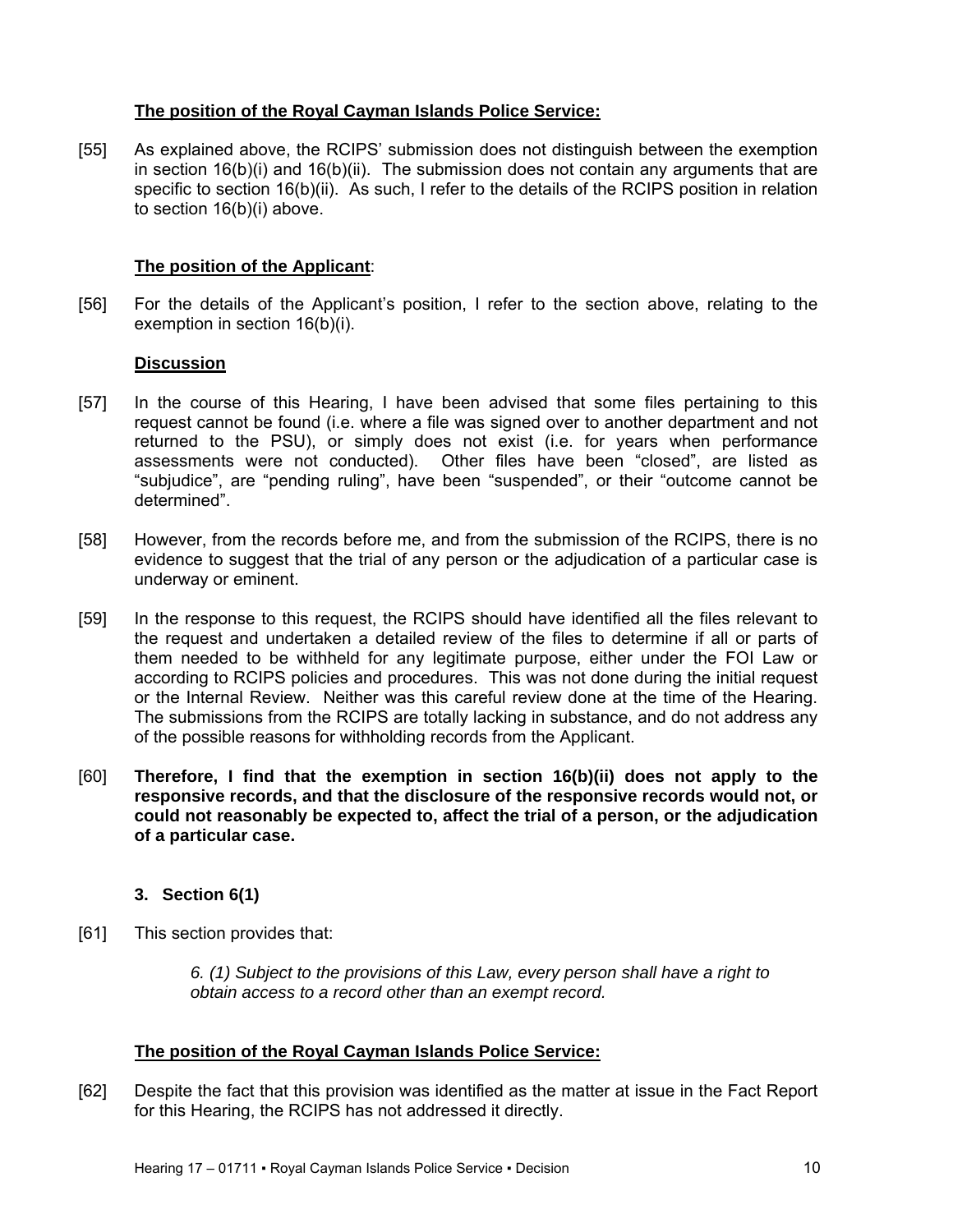### **The position of the Applicant**:

[63] The Applicant has not addressed this issue directly.

### **Discussion**

- [64] The provision in section 6(1) grants every person a general right to obtain access to records held by a public authority. However, it also puts forward the essential balance that has to be struck between the general right to access and the legal provisions that allow certain records to be exempt from the application of this right, and within the procedural rules defined in the FOI Law.
- [65] I will not go into detail in respect of this point, as it should be clear from the long list of serious procedural breaches and the inadequate and almost nonsensical reasoning of the RCIPS in respect of the exemptions claimed, that the RCIPS has indeed breached the Applicant's right to obtain access the responsive records.

### [66] **I find that the RCIPS is in contravention of section 6(1) of the FOI Law.**

# **F. FINDINGS AND DECISION**

Under section 43(1) of the *Freedom of Information Law, 2007*, I make the following findings and decision:

### **Findings:**

- a) The Royal Cayman Islands Police Service has breached the *Freedom of Information Law, 2007* in numerous and significant ways, including denying the Applicant's rights as set out under section 6(1).
- b) The responsive records submitted to me are not exempt under section 16(b)(i) of the *Freedom of Information Law, 2007*.
- c) The responsive records submitted to me are not exempt under section 16(b)(ii) of the *Freedom of Information Law, 2007*.
- d) The Royal Cayman Islands Police Service does not have sufficient resources, policies and procedures in place in relation to the manner in which it keeps its records.
- e) The Royal Cayman Islands Police Service does not have adequate resources, policies and procedures in place to support its Information Manager.

#### **Decision:**

I overturn the decision of the Royal Cayman Islands Police Service to partially withhold the responsive records, and require the RCIPS to provide the Applicant with a copy of the full bundle of records submitted to me in this matter.